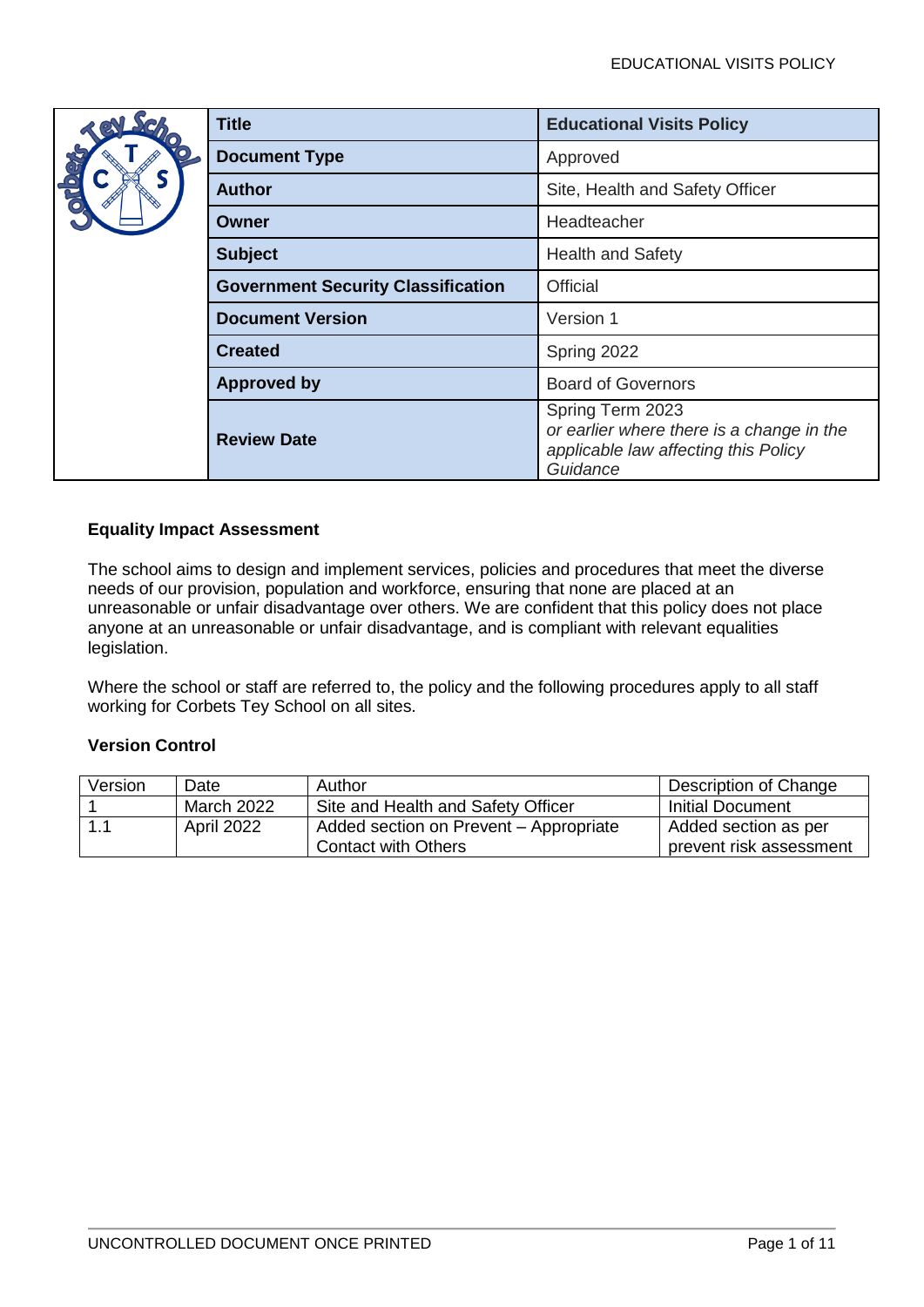# **Educational Visits Policy**

### **Equality Impact Assessment**

The school aims to design and implement services, policies and procedures that meet the diverse needs of our provision, population and workforce, ensuring that none are placed at an unreasonable or unfair disadvantage over others. We are confident that this policy does not place anyone at an unreasonable or unfair disadvantage, and is compliant with relevant equalities legislation.

Where the school is referred to in this policy, the policy and the following procedures apply to all staff working for Corbets Tey School on all sites.

### **1. Overview**

The school acknowledges the great value of Educational Visits in broadening and enhancing both the learning and social experience of students.

This policy has been developed in line with:

- DfE Health and safety, advice on legal duties and powers for local authorities, school leaders, school staff and governing bodies 2014 [https://assets.publishing.service.gov.uk/government/uploads/system/uploads/attachment\\_d](https://assets.publishing.service.gov.uk/government/uploads/system/uploads/attachment_data/file/279429/DfE_Health_and_Safety_Advice_06_02_14.pdf) [ata/file/279429/DfE\\_Health\\_and\\_Safety\\_Advice\\_06\\_02\\_14.pdf](https://assets.publishing.service.gov.uk/government/uploads/system/uploads/attachment_data/file/279429/DfE_Health_and_Safety_Advice_06_02_14.pdf)
- 'London Borough of Havering, Educational Visits Policy and Guidance 2012' Booklet. This can be viewed on the EVOLVE website:
- Outdoor Education Advisers' Panel (OEAP) website. The OEAP's website also provides schools with details of local authority outdoor education advisers. <https://oeapng.info/>

### **Role of the Educational Visits Coordinator (EVC)**

There is no legal requirement to have an EVC. The EVC typically liaises with the local authority's outdoor education adviser and helps colleagues in schools to manage risks. (DfE. 2014)

This school's EVC is **The Health & Safety Officer.**

The role of the EVC is detailed in Section 2 of the publication 'London Borough of Havering, Educational Visits Policy and Guidance 2012 Booklet'.

[https://evolve.edufocus.co.uk/evco10/evchome\\_public.asp?domain=haveringvisits.org.uk](https://evolve.edufocus.co.uk/evco10/evchome_public.asp?domain=haveringvisits.org.uk)

A hard copy is available in the Policy Folder. This has been compiled by the LA's Educational Visits Adviser. Visit Leaders will need an EVOLVE Username and Password to log in. Please see the School's EVC for this. **All Visit Leaders are required to read the booklet in conjunction with this policy.** All forms referred to in this policy are available from the website, or may be photocopied from the booklet.

### **2. At the Trip Planning Stage**

### **2.1. Senior Management Approval**

All trips must be discussed with and then approved by the Headteacher or one of the Deputy Headteachers before risk assessments are submitted or letters to parents are sent. Please use the form provided in Appendix 1.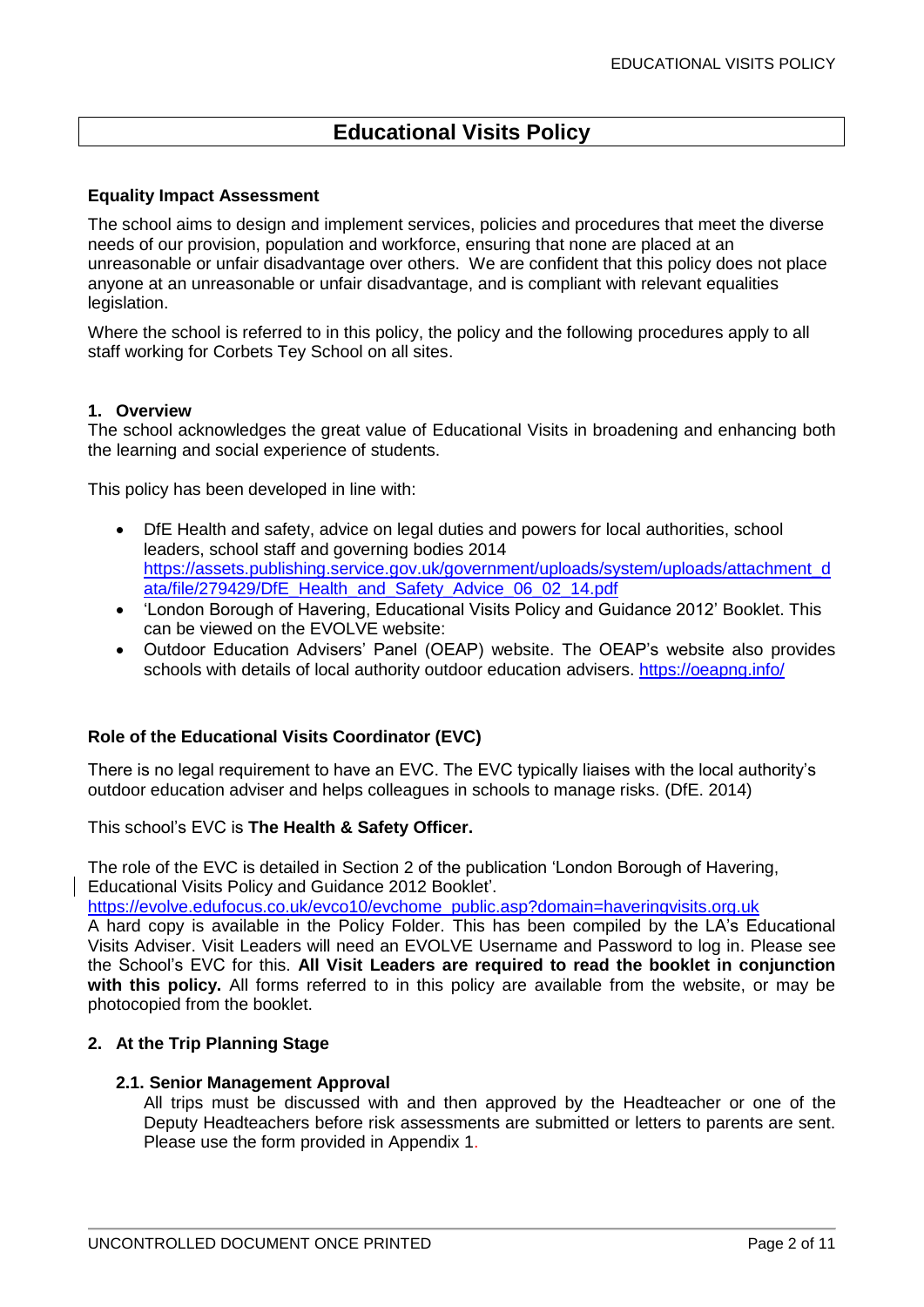### **2.2. Budgeting**

The trip should be fully costed and a budget presented to the Finance Team to be checked. The costs should be entered onto the pro-forma school trip budgeting sheet (Appendix 2), which is also available as a spreadsheet for direct entry and automatic calculation. The person responsible should ensure that all costs associated with the trip are included in the trip budget.

This should include:

- Accommodation
- **Travel**
- **•** Petrol
- Food and refreshments
- Activities and Entrance fees (staff and student costs)
- Staff Cover (where additional staff are required for support)
- Contingency (5%)

Once the full cost is calculated and agreed by the Finance Team then a voluntary contribution should be sought from parents. The amount should be agreed during discussions with the Finance Team.

Receipts must be obtained for all expenses incurred (with VAT breakdown). You may need to request a VAT receipt at the point of payment.

After the trip, a full breakdown of actual expenditure with receipts attached should be presented to the Finance Team at the earliest possible date.

Where possible, any expenses should be made by invoicing the school directly. If this is not possible, expenditure will be reimbursed after the trip when receipts are presented.

### **3. Transportation**

Consideration should be given at the planning stage as to who will be the designated driver (if applicable). If there is not an approved minibus driver within the class or group then the trip leader should make arrangements to 'swap' a member of staff with another class who have an approved driver. This should be agreed before any trips are booked.

#### **4. Risk Assessment Approval for Visits**

All matters regarding each visit outside school – feasibility, planning, safety, organisation etc – will require the approval of the EVC.

Approval of 'normal' day visits is at the discretion of the EVC. However, visits that are:

- overseas
- residential, or
- involving an adventurous activity (as defined in Section 25 of the booklet)

will require the additional approval of the LA (Form EV2 online through EVOLVE). The governing board will also need to be informed about these visits prior to a commitment being made. A copy of the completed EV2 Form needs to be given to the Headteacher who will seek approval for the trip at the next appropriate meeting of the governing board.

If an external provider or tour operator is being used, they must complete the detailed Form EV4 at the time of the provisional booking. The procedures to be followed in this case are outlined in Section 27 of the booklet.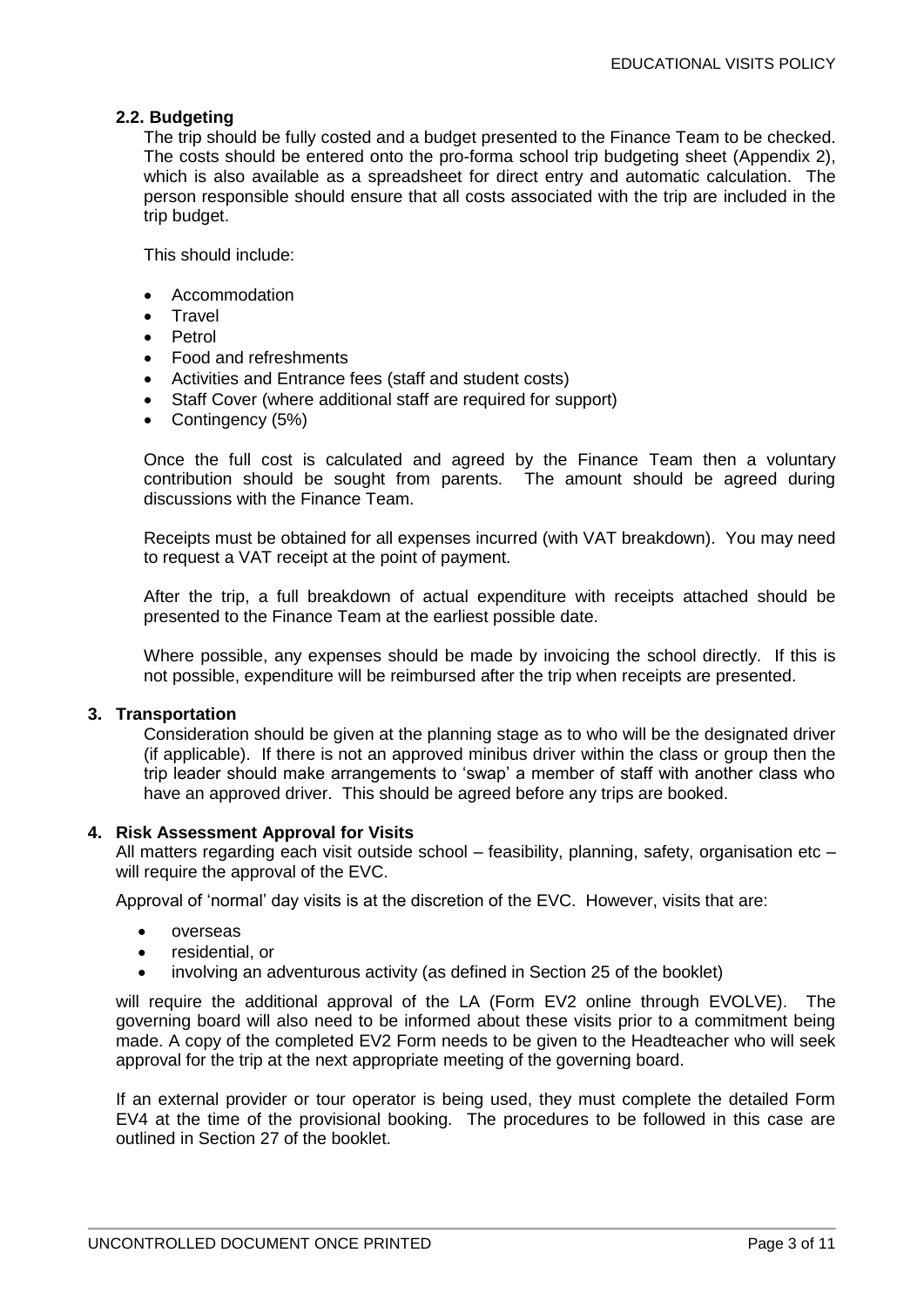### **5. Competence to Lead**

Any member of staff leading a visit will need to have their 'competence to lead' assessed before approval for the visit is given. The school policy is that only a qualified teacher will be authorised to lead school trips. This will be assessed by the Headteacher when initially authorising the trip.

In assessing competence to lead, the EVC will also take account of the factors stated in Section 6.2 of the booklet. In the case of the leading (i.e. instructing) of adventurous activities, the assessment is undertaken by the LA Adviser by means of Form EV3 using the procedures and criteria in Section 26 of the booklet.

### **6. Reasons for Visits**

It is essential that all visits have sound and clearly stated educational aims. Trips 'for the sake of it' will not receive approval.

### **7. Assessment of Risk**

'Risk assessment' is a careful examination of what could cause harm to students, staff or others, together with an identification of the control measures necessary in order to reduce risks to a level which, in the professional judgement of the assessor, is deemed to be acceptable (i.e. low).

In considering risk, there are 3 levels of which visit leaders should be mindful:

- Generic Policies and procedures that apply across a range of visits. This is guidance or practice that remains constant regardless of the nature of the visit. It covers the management of risks identified as relevant to all visits involving similar activities. These will be covered by careful completion of the 'Educational Visits Checklist'.
- Visit-specific Carried out before the visit takes place. This is the identification and management of any risks not already covered through generic risk management. It is unique to each occasion and should address staffing, activity, group and environment. These should be recorded on Form EV5.
- Dynamic and on-going Carried out continuously throughout the visit. This refers to the ongoing monitoring of all aspects of the visit or activity by the visit leadership team. The group and the level of risk must be monitored and assessed throughout and, if circumstances dictate, activities should be curtailed or amended (e.g. change to plan B).

Further detail on risk assessment will be found in Section 7 of the booklet.

#### **8. Prevent – appropriate contact**

Ensure that risk assessments, programmes and supervision strategies are reviewed and amended if appropriate, and all attached to the EVOLVE form. You should ensure that your risk assessment and supervision strategy is detailed, and includes planning that is specific to the children and young people you are taking, the actual place you are visiting, the activity you are undertaking and likely contact with others. This should include all aspects of travel, as well as supervision throughout the visit, including accommodation, 'downtime', evenings or overnight periods. It is particularly important to minimise the amount of 'free' or downtime during visits, and to ensure that appropriate supervision is in place throughout the entirety of the visit

### **9. Having a Plan B – contingency planning**

Despite the most detailed and diligent pre-visit planning, things can go wrong on the day, e.g. parent helper is unavailable, member of staff is ill, transport fails to arrive, museum have lost booking, etc. To avoid having to make important decisions under pressure, it is important that some advanced thinking is done to cater for any foreseeable eventuality. See Appendix 1, Section 5: Safety considerations and contingency plans.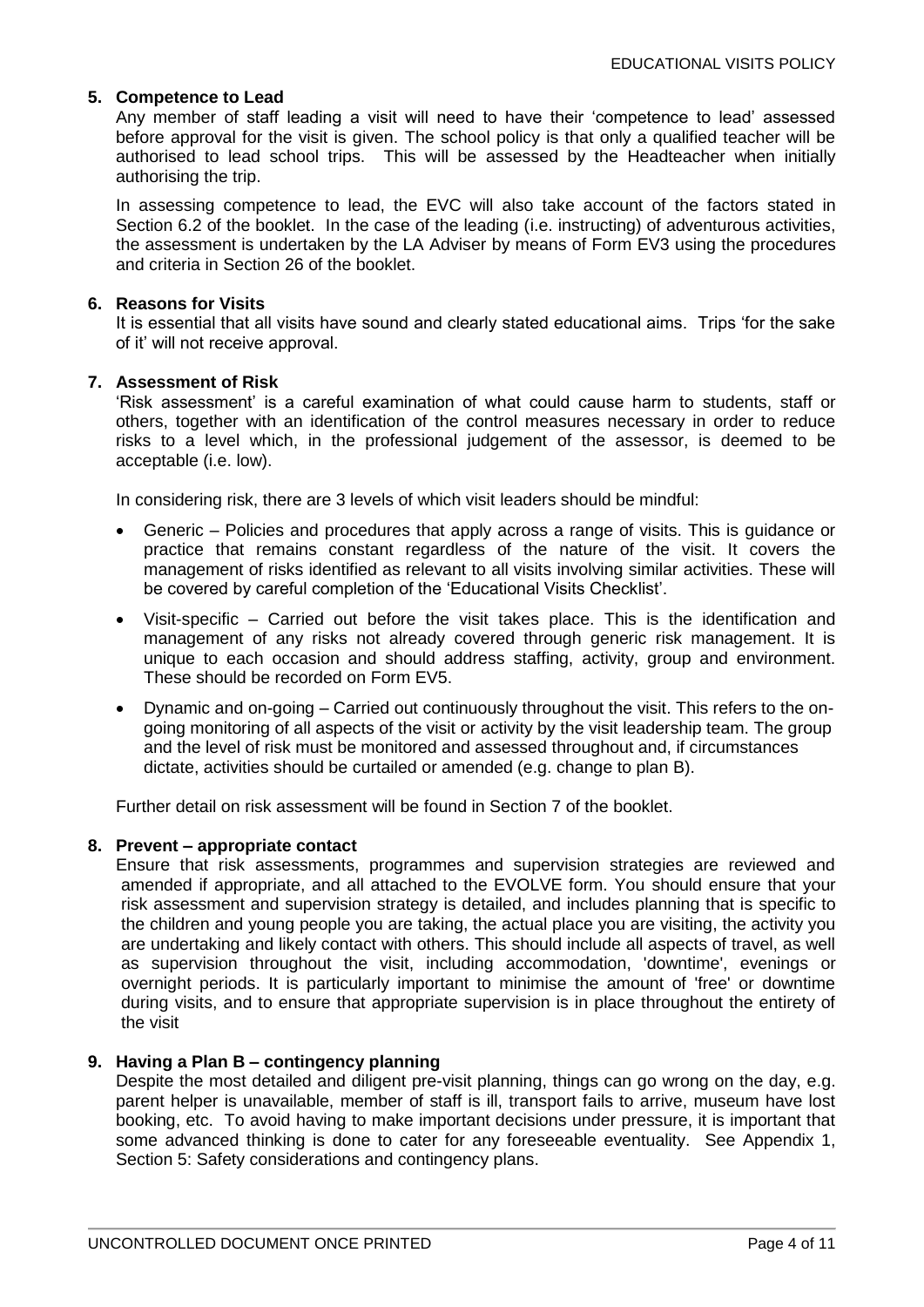### **10. Staffing Ratios**

Make sure there is a good adult: student ratio. There must be trained first aiders. A professional judgement must be made by the Visit Leader, Headteacher or Deputy Headteacher as to the appropriate ratio for each visit.

This will be determined by:

- type, duration and level of activity
- needs of individuals within the group (SEND)
- experience and competence of staff and accompanying adults
- nature of the venue
- weather conditions at the time of year
- nature of transport involved

### **11. Supervision**

Students must be supervised throughout all visits however, there are circumstances when they might be unaccompanied by an adult (remote supervision). The decision to allow remote supervision should be based on risk assessment and must take into account factors such as:

- prior experience of students
- age of students
- responsibility of students
- competence and experience of staff
- environment and venue

### **12. Role of Supervising Parents**

Supervising parents must be fully briefed on the programme, venue, activities, supervision arrangements and their responsibilities. They must also be given a written list of the students in their immediate care, and be shown the completed Form EV5.

#### **13. First Aid**

The level of first aid provision should be based on risk assessment. On all visits, there should be a member of staff who is a qualified First Aider. The Appointed Person First Aid Certificate is the minimum requirement for residential visits.

Class staff are responsible for creating a suitable first aid kit for the proposed trip; if the visit involves the party splitting up by any distance, a kit should be taken for each group.

#### **14. Transport**

Travel arrangements should be included in the risk assessment. If public transport is to be used, all students and supervisors must be fully briefed as to procedures on platforms, at bus stops, on busy streets etc.

If travel is by coach or minibus, all students must wear a seat belt. Staff must ensure that students comply with this rule and students may also be asked to check the seat belt of their neighbour. If a minibus is being borrowed or hired, the driver must have passed the LBH test for the driving of council vehicles or the equivalent Community Transport test (see Transportation Policy).

If any students are to travel by car, the driver must complete Form EV6. This is also relevant to sports fixtures, and applies to both staff and parents' cars. A new form must be completed every academic year (see Transportation Policy).

### **15. Water 'Margin' Activities**

Where students might participate in learning activities near or in water, such as a walk along a riverbank or seashore, collecting samples in ponds or streams, or paddling or walking in gentle, shallow water, then the guidance contained in DfES 'Group Safety at Water Margins' is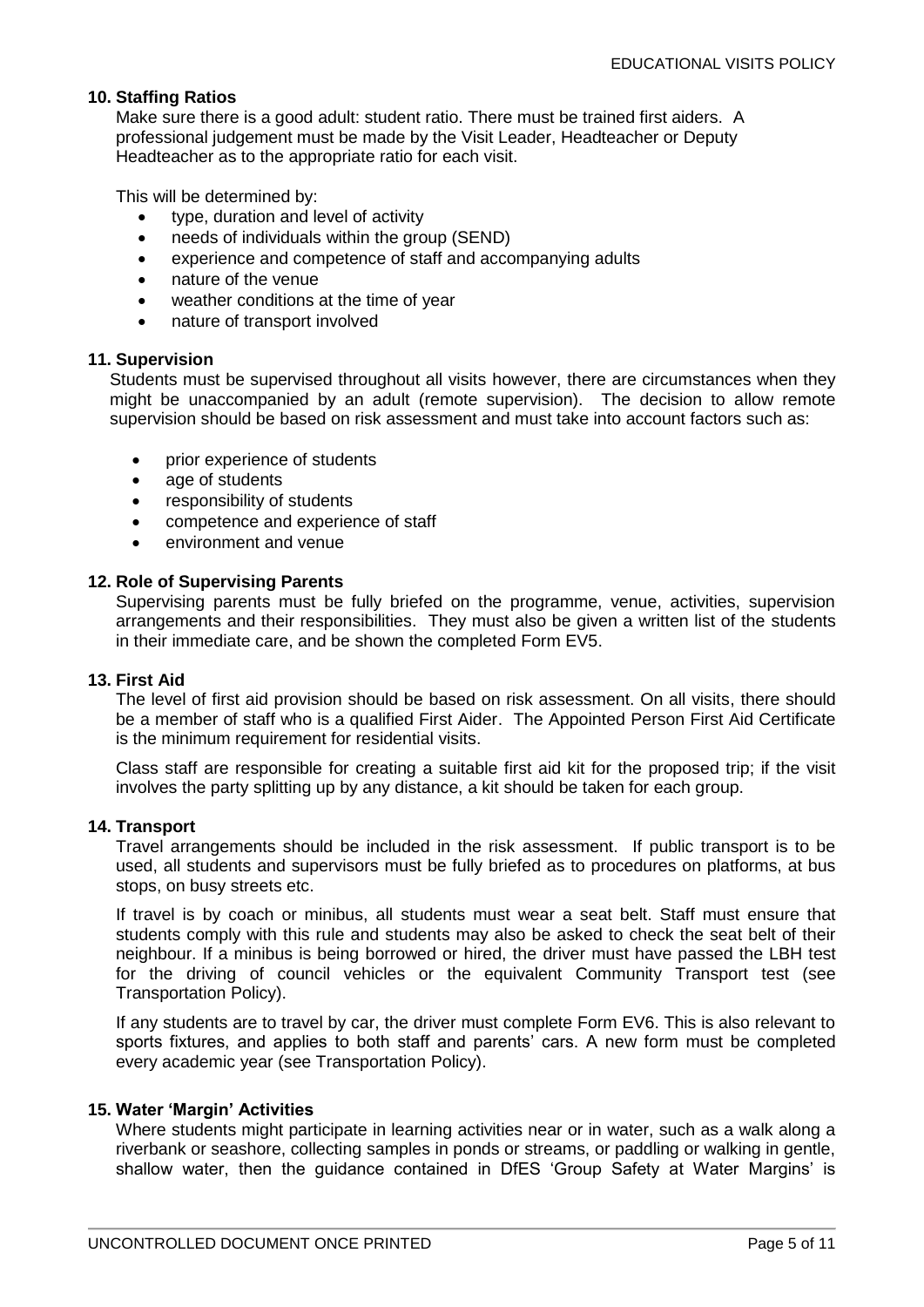relevant. All staff, including parents, should be provided with a copy of this guidance prior to the visit. A copy of this is available on the Evolve website.

### **16. Educational Visits Checklist**

This checklist is an essential part of the risk management process and is applicable for all visits. It may be photocopied from the booklet.

### **17. Seeking Parental Consent**

Parents or carers must be made fully aware of any likely risks of the visit and their management, so they may consent or refuse on a fully informed basis (known as 'Acknowledgement of Risk').

The letter to parents or carers should therefore give full detail of the visit, the reason for the visit (educational aims), supervision arrangements and the transport arrangements, and ensure that detail of other incidental activities is included, together with Plan B if appropriate. The letter should also state the cost of the visit per child.

The reply slip should read:-

"I give permission for my child \_\_\_\_\_\_\_ to take part in ….. I have read and understand the information about the visit. I enclose my voluntary contribution."

In the case of sports fixtures, the reply slip should read:-

"My child  $\blacksquare$  is able to play in the ……. match (at  $\ldots$ …..) on  $\ldots$ …....

I have read and understand the information in the letter, and give permission for my child to take part."

In exceptional circumstances where a parent or carer has not returned a permission slip, we will record a phone call (with the parent or carers permission), where verbal consent is obtained.

Staff should refer to the Charging and Remissions Policy for information on parental contributions.

### **18. Before the Visit**

- 1a) Fill in the school's preliminary form at least 2 months in advance. Copies should go to the office and EVC.
- 1b) In the case of residential, overseas, or adventurous activities, complete relevant forms as detailed in 'Approval for Visits' above.

If approved:-

- 2) Complete Form EV5
- 3) Book Visit
- 4) Book Transport
	- Have alternative transport routes planned. Even if a coach is booked know at least 2 routes to and from your venue - don't assume the driver will have this planned, the driver may relyon satnav; if there are problems, be ready to offer advice.
	- Have more than one tube or train route planned. Know alternative bus numbers to take if there was a problem.
	- Have transport plans printed, or saved on a device, accessible even if internet or phone signals fail. Alternative transport suggestions are likely to mean delays, but would enable safe alternative travel.
	- Have a refuge place identified near to destination, maybe a hotel. If transport was unavailable, if mobile phone networks fail, staff could take the children there. It would be very unlikely that a hotel would turn away a group of children if there was a serious problem. It is not necessary to inform the hotel they are your place of refuge, you just make sure all adults on the trip know where it is and how to get there. The school would be able to ring the hotel using a landline. Safe communication could be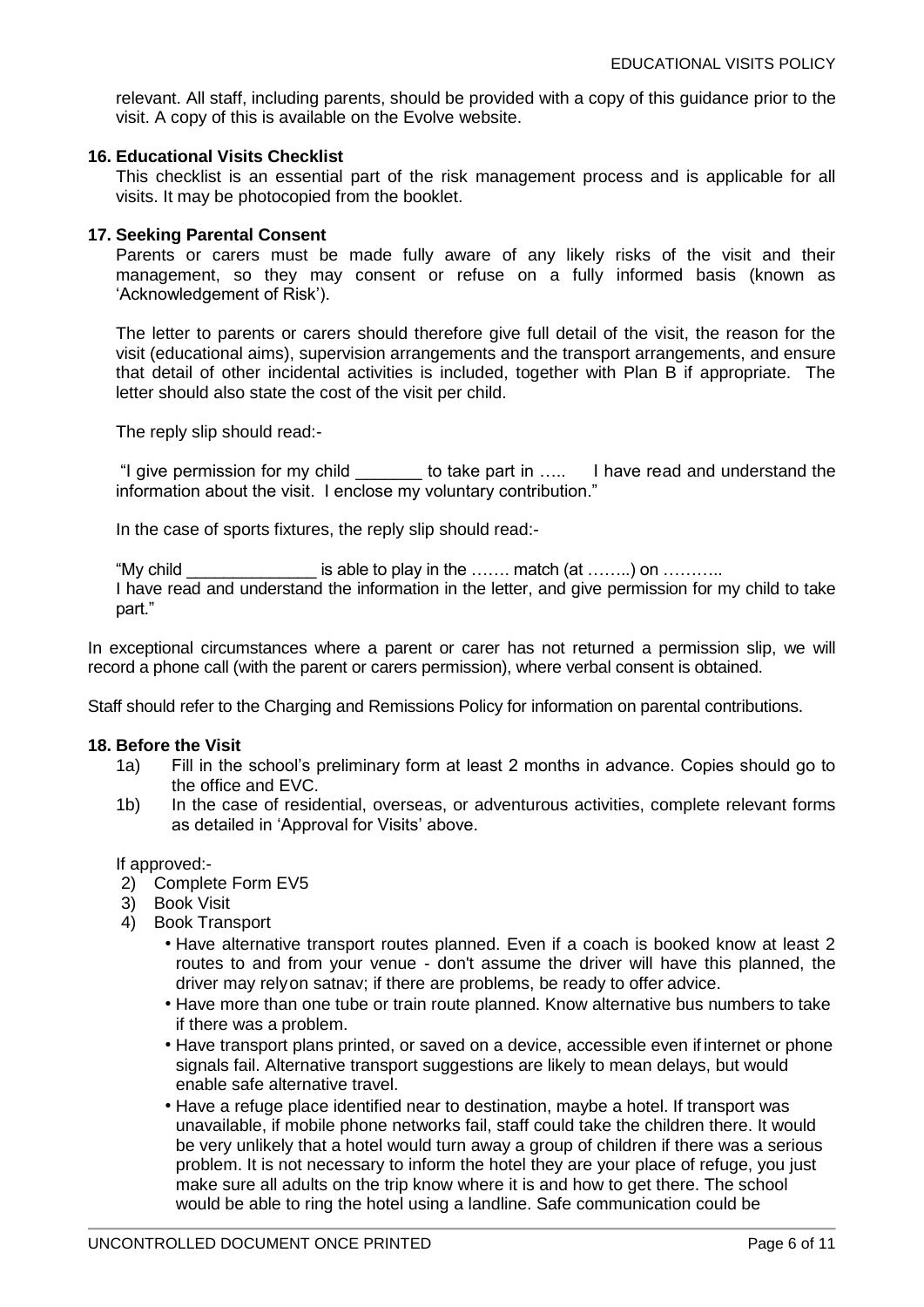established.

- 5) Send a letter home
- 6) Complete Educational Visit Checklist and copy to EVC

Make sure staff know what actions to take should there be an emergency. The information they need and actions they should take should be written down. In an emergency, a staff member may be easily distracted.

#### **19. On the Day of the Visit**

Be sure to:-

- Collect first aid kit(s)
- Collect all student medication. Medication must be taken in its original packaging with the dispensing label clearly visible. The Medicine Administration Record (MAR) should be taken and completed fully at the time that any medication is administered.
- Brief supervising parents
- Give supervising parents their lists of students
- Check that all adults on the trip have a mobile phone, staff can use their own phones if there are no school mobiles available; a list of all numbers must be issued to adults on the trip, on the day, and confidentially disposed of at the end of the trip. Data protection must be adhered to. Distribute an emergency contact list (telephone tree) to relevant personnel.
- Collect landline as well as mobile phone number contacts for parents.
- Complete an EXEAT form (available from Reception) and put on notice board in the Reception Office. Include staff mobile phone numbers.
- Count students

During the course of the visit, students should be counted regularly as appropriate, and always when changing locations. Always 'double-count'.

The mobile phone(s) listed on the EXEAT form for the visit should be switched on during the entire duration of the trip (Switched to silent where appropriate).

#### **20. After the Visit**

It is important that after each visit a proper debrief takes place. This should take place within a week of the visit date, and should involve the Visit Leader, accompanying staff and, if appropriate, the supervising parents. The purpose of the debrief is to identify what went well and what could have been done better, in order to inform future planning.

#### **Related Policies**

- Safeguarding and Child Protection Policy
- Safeguarding Adults at Risk Policy
- Transportation Policy
- Supporting students with medical conditions policy
- Administration and storage of medication policy
- Charging and Remssions Policy
- Prevent Policy and Risk Assessment

### **Useful advice and resources:**

Health and Safety Executive (HSE), School trips and outdoor learning activities. Tackling the health and safety myths:<http://www.hse.gov.uk/services/education/school-trips.pdf>

Outdoor Education Advisers Panel (OEAP) National guidance for leading outdoor learning, off-site visits and learning outside the classroom:<http://oeapng.info/visit-leader/>

*Includes useful templates, including Visit Leader Emergency Card and specific guidance for the Visit Leader.*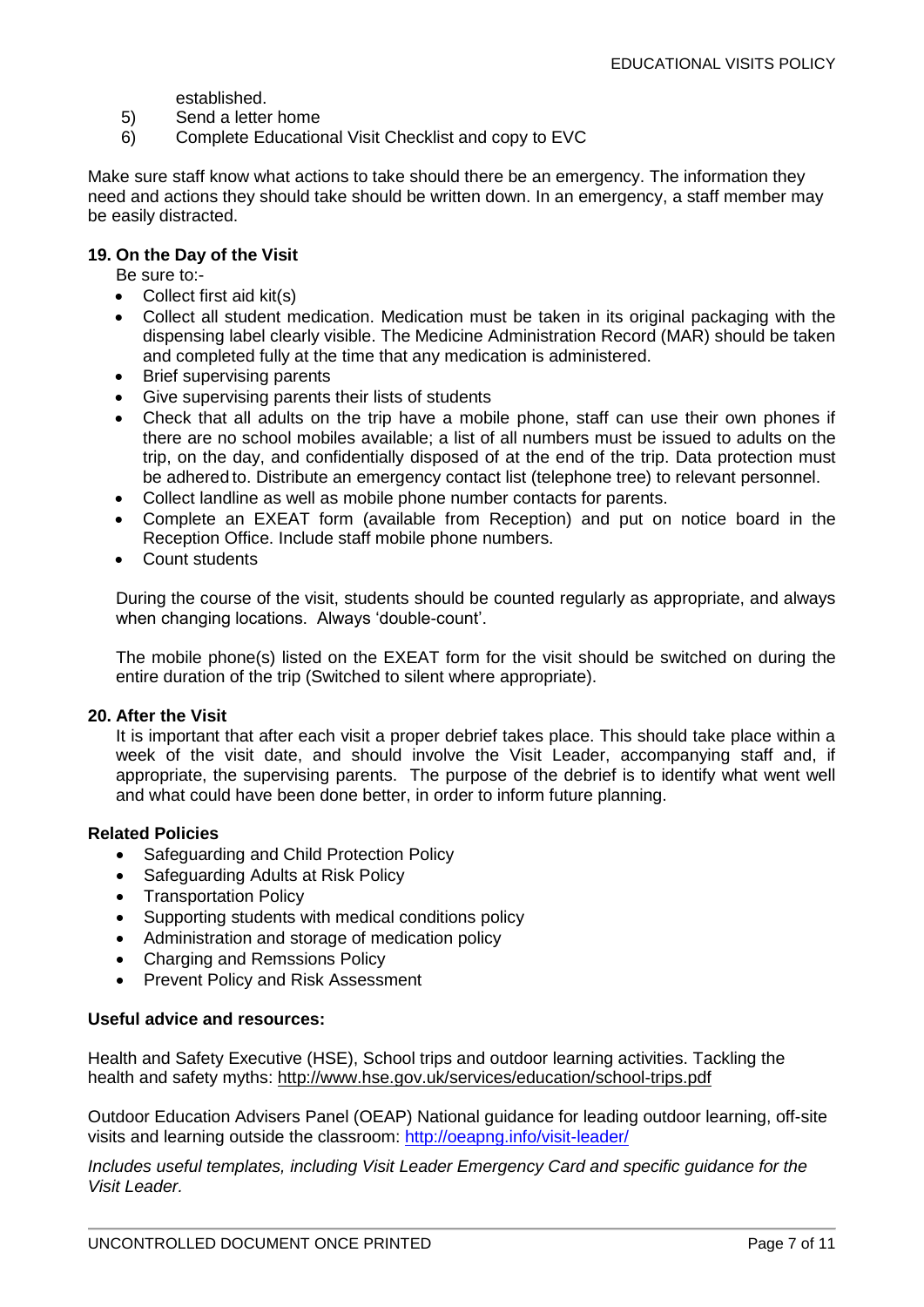#### **Appendix 1**

#### **EDUCATIONAL TRIPS APPROVAL FORM**

Please note the following when completing the attached approval form:

As noted in the policy and regulation, all educational trips require the approval of the Headteacher/Deputy Headteacher prior to the trip being undertaken and before risk assessments are submitted to the local authority and before letters go to parents.

The attached form must be used when requesting approval. Please review the policy, regulations and the Educational Trip Policy prior to completing this form.

The staff person in charge of the trip must complete the form and submit it to the Headteacher for approval. The submission to the Headteacher should be at least three weeks in advance of the trip, and six weeks if the trip involves adventurous or water activities.

Please ensure that all information requested on the form is provided. Insufficient information will result in approvals being withheld and cause possible trip delays or cancellations.

### **GENERAL INFORMATION**

Please provide the following general information:

| Class ________                                                                                                                                                            |  |
|---------------------------------------------------------------------------------------------------------------------------------------------------------------------------|--|
|                                                                                                                                                                           |  |
|                                                                                                                                                                           |  |
|                                                                                                                                                                           |  |
|                                                                                                                                                                           |  |
| Calendar checked for other classes out that day? Yes/No Number out________                                                                                                |  |
| Any other potential negative impact on the school? _____ if yes please detail below                                                                                       |  |
|                                                                                                                                                                           |  |
| 1. Who is applying for approval?<br>Name: __________________________________Signature: _____________________________                                                      |  |
|                                                                                                                                                                           |  |
| 2. Educational Benefits?<br>Trips must have an educational value and be related in an identifiable way to student<br>outcomes, curriculum, or approved school programmes. |  |
| How will this trip enrich the topic/modules for this term? _____________________                                                                                          |  |
|                                                                                                                                                                           |  |
|                                                                                                                                                                           |  |
|                                                                                                                                                                           |  |
|                                                                                                                                                                           |  |
|                                                                                                                                                                           |  |
|                                                                                                                                                                           |  |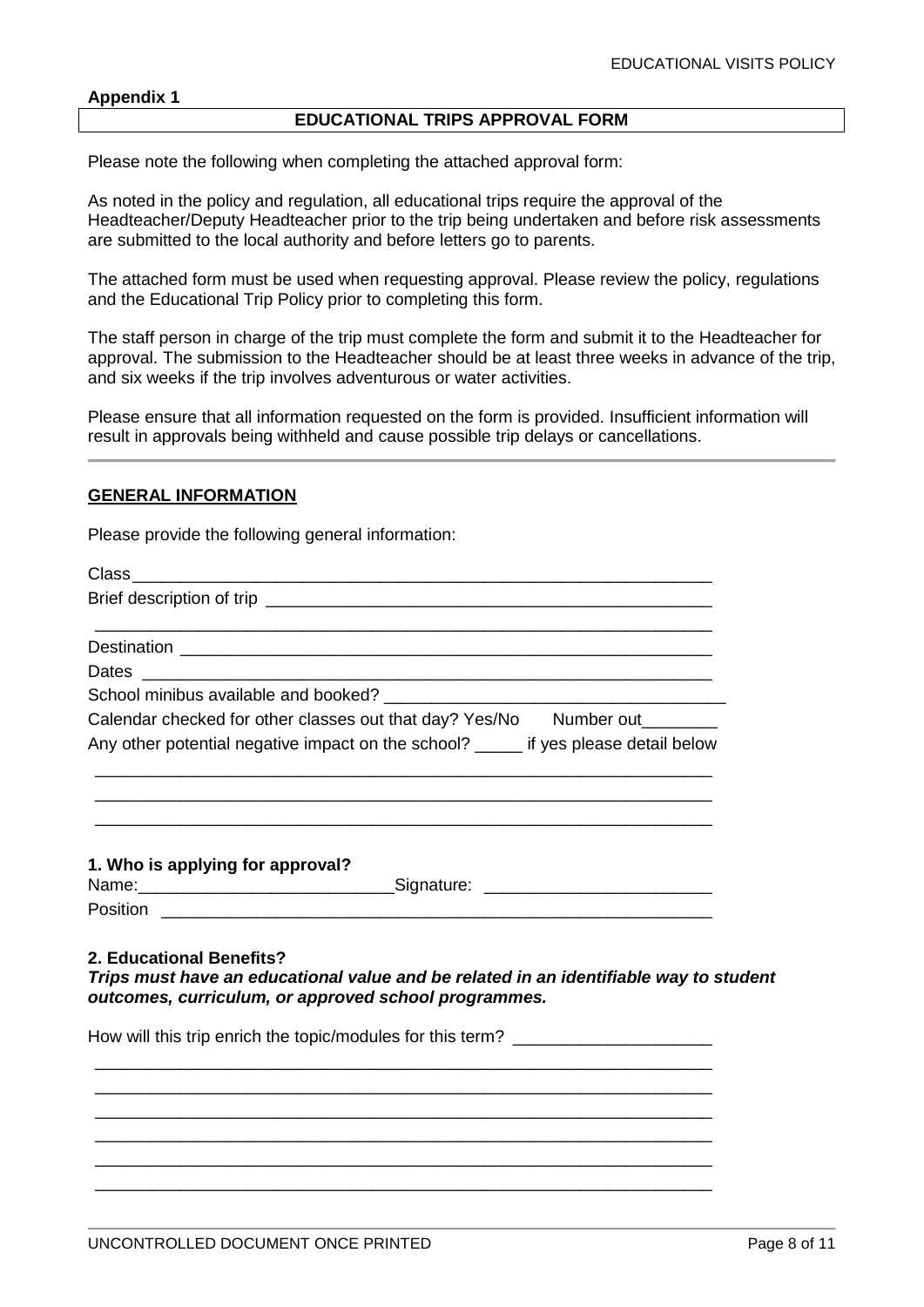#### 3. What students will be participating? Details regarding participating students must be provided to ensure trips are appropriate to the ages, grades and gender of students.

How has the trip been assessed as fully accessible to all students in the class? \_ What special arrangements need to be considered?

Ensure these are clearly specified and highlighted in the risk assessment

### 4. Staffing/Supervision

Please list the supervisors and chaperones and indicate if they are teachers or administrators, support staff, parents, carers or other community members.

Will this trip require extra staff cover in addition to your usual staffing level?

Why?

Can this be covered from within the school staff?

### **Emergency Contact List**

| 2.                                                                                                                                                                                                                                                                                                                                                                                                 |  |
|----------------------------------------------------------------------------------------------------------------------------------------------------------------------------------------------------------------------------------------------------------------------------------------------------------------------------------------------------------------------------------------------------|--|
| $\begin{array}{c}\n3.\n\end{array}$                                                                                                                                                                                                                                                                                                                                                                |  |
| 4.                                                                                                                                                                                                                                                                                                                                                                                                 |  |
| $\begin{array}{c}\n5.\n\end{array}$                                                                                                                                                                                                                                                                                                                                                                |  |
| $\begin{tabular}{ c c c c } \hline \rule{0.3cm}{.03cm} \textbf{6.} & \textbf{9.} & \textbf{1.} & \textbf{1.} & \textbf{1.} \\ \hline \rule{0.3cm}{.03cm} \textbf{6.} & \textbf{1.} & \textbf{1.} & \textbf{1.} & \textbf{1.} \\ \hline \rule{0.3cm}{.03cm} \textbf{7.} & \textbf{1.} & \textbf{1.} & \textbf{1.} & \textbf{1.} \\ \hline \rule{0.3cm}{.03cm} \textbf{8.} & \textbf{1.} & \textbf{$ |  |
|                                                                                                                                                                                                                                                                                                                                                                                                    |  |
| 8.                                                                                                                                                                                                                                                                                                                                                                                                 |  |
| 9.                                                                                                                                                                                                                                                                                                                                                                                                 |  |
|                                                                                                                                                                                                                                                                                                                                                                                                    |  |
|                                                                                                                                                                                                                                                                                                                                                                                                    |  |
| 12.                                                                                                                                                                                                                                                                                                                                                                                                |  |
|                                                                                                                                                                                                                                                                                                                                                                                                    |  |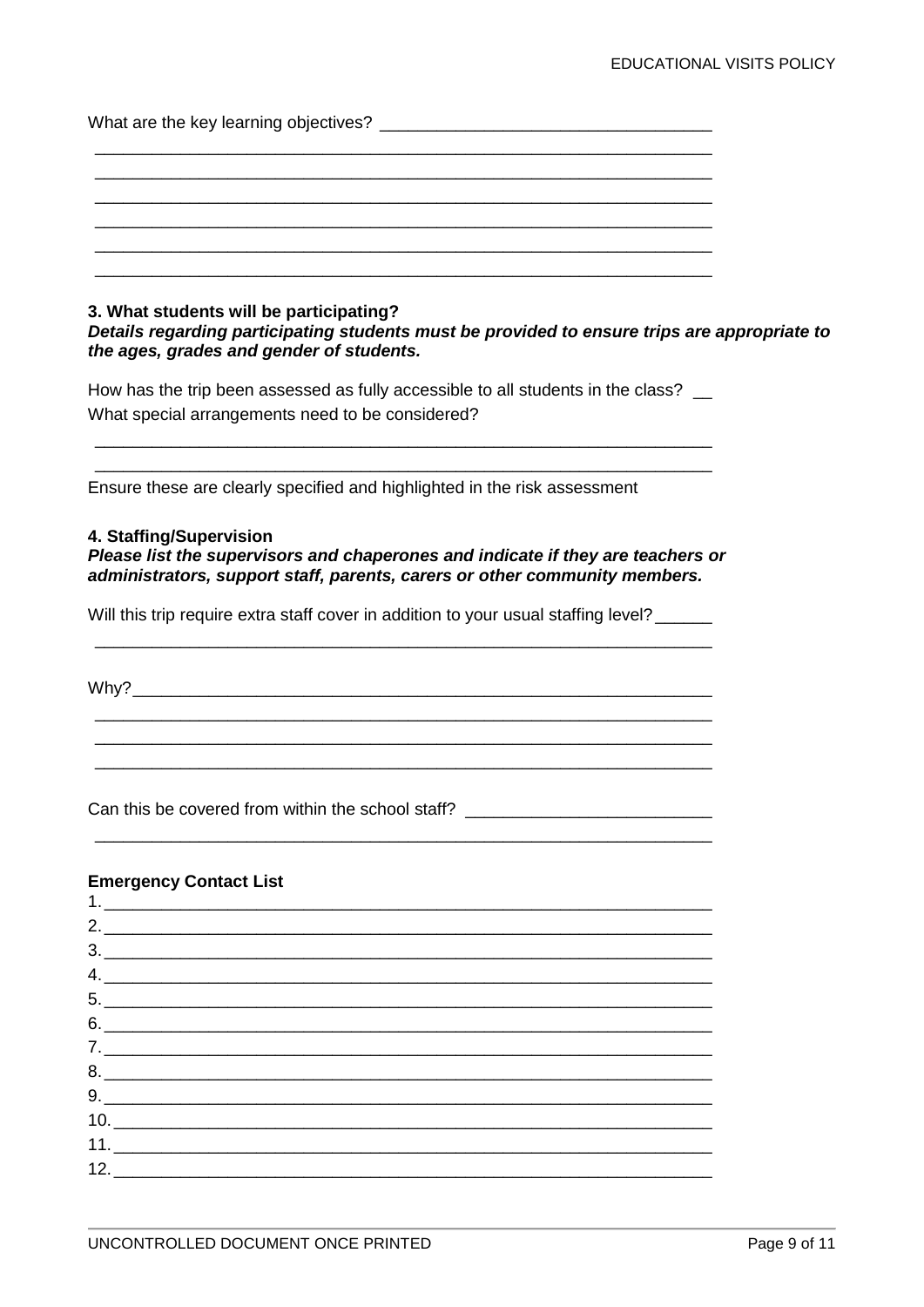### **5. Safety considerations and contingency plans**

### **Have alternative helpers been identified if a staff member or parent helper is unavailable on the day?**

#### **Have alternative transport routes been planned?\_\_\_\_\_\_\_\_\_\_\_\_\_\_\_\_\_\_\_\_\_\_\_\_\_\_**

(Even if a coach is booked, you must know at least 2 routes to and from your venue – do not assume that the driver will have this planned. The driver may rely on Sat Nav.

If there are problems be ready to offer advice.

Ensure that you have more than one tube or train route planned. Know alternative bus numbers to take if there was a problem)

Ensure transport plans are printed, or saved on a device, accessible even if internet or phone signals go down.

Alternative transport suggestions are likely to mean delays, but would enable safe alternative travel.

#### **Has a refuge place been identified near to destination, maybe a hotel?**

If transport was unavailable, if mobile phone networks fail, staff would take the children there. It would be very unlikely that a hotel would turn away a group of children if there was a serious problem. It is not necessary to inform the hotel they are your place of refuge, you should just make sure all adults on the trip are aware of this, and know how to get there. The school would be able to ring the hotel using a landline. Safe communication could be established.

Name of identified refuge \_\_\_\_\_\_\_\_\_\_\_\_\_\_\_\_\_\_\_\_\_\_\_\_\_\_\_\_\_\_

Address of refuge

Landline number of refuge

### **Ensure that staff know what actions they are to take should there be an emergency?**

The information they need and actions they should take should be written down.

In an emergency a staff member may be easily distracted.

#### Name of key emergency contact

#### **6. What is the budget for the trip?**

*Educational trips may be costly events. The school must plan effectively to address these costs. Detailed financial information is essential in the early planning of a trip and this information must be shared with parents.* 

What is the total cost of the trip?

Please provide budget details including all travel, meal, and accommodation and event costs to the finance officer

#### **7. Who will be your designated driver? \_\_\_\_\_\_\_\_\_\_\_\_\_\_\_\_\_\_\_\_\_\_\_\_\_\_\_\_\_\_\_\_**

*If driving the school minibus this person must have taken a local authority minibus test and have been authorised to drive by the Headteacher (see transportation policy)*